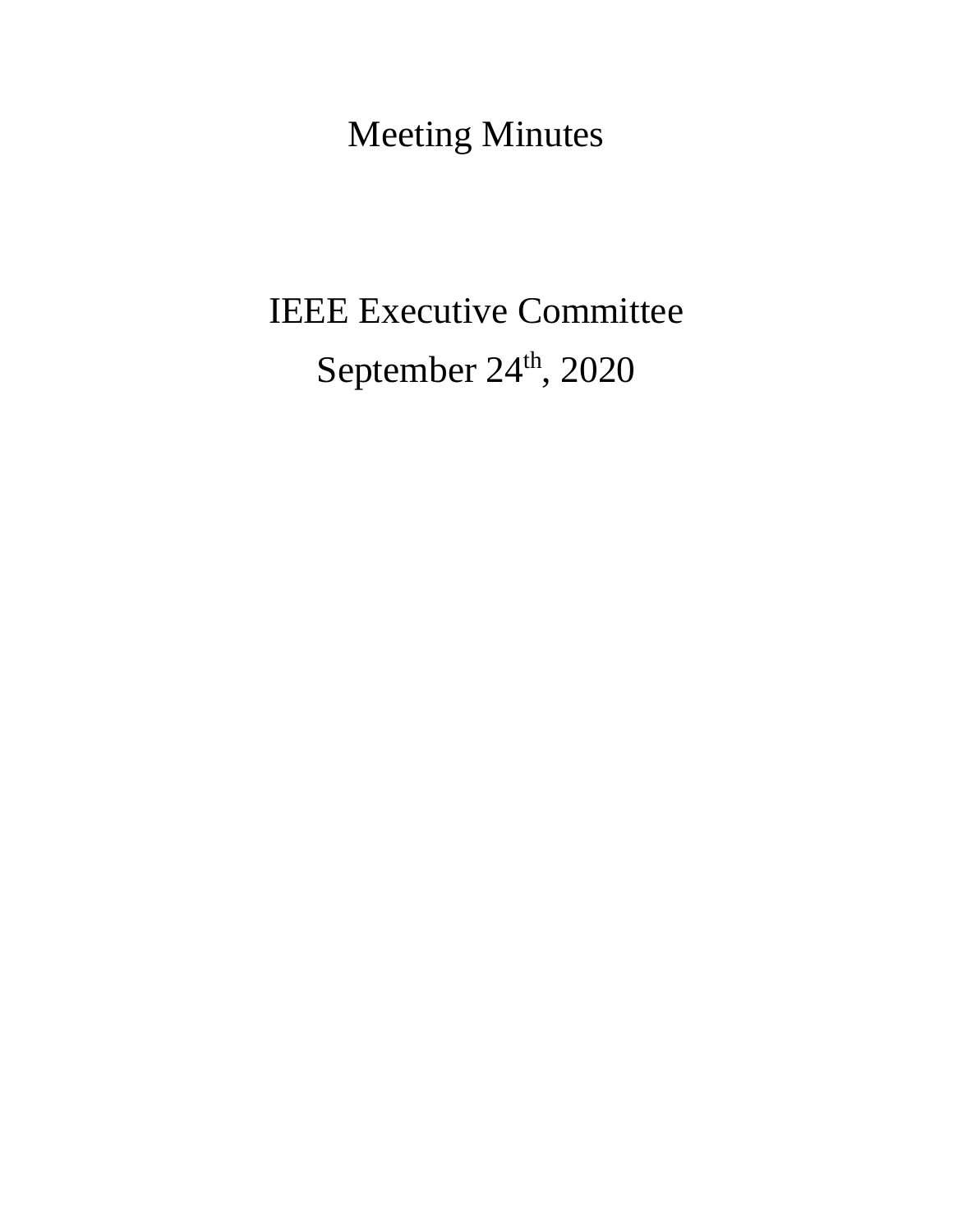

University of Saskatchewan IEEE Student Branch Meeting minutes for Sept 24, 2020 Page **2** of **5**

## **1. CALL MEETING TO ORDER**

Motion: Braeden Second: Devin

# **2. CALL FOR QUORUM**

| <b>ABSENT</b> | <b>PRESENT</b>   | <b>POSITION</b>                   | <b>MEMBER</b>                 | <b>SIGNATURES</b> |
|---------------|------------------|-----------------------------------|-------------------------------|-------------------|
|               | $\mathbf{x}$     | Chair*                            | Alexandria Shields<br>(Lexie) |                   |
|               | $\boldsymbol{x}$ | Vice Chair*                       | Jonathan Tu                   |                   |
| $\mathbf{x}$  |                  | Finance Director*                 | Rafeh Khan                    |                   |
|               | $\boldsymbol{x}$ | Academic Director*                | Devin Ramaswami               |                   |
|               |                  | Social Director*                  | N/A                           |                   |
|               | X                | <b>Public Relations Director*</b> | <b>Austin Grismer</b>         |                   |
|               | $\mathbf{x}$     | McNaughton Director*              | Braeden Leisler               |                   |
|               |                  | Illumination Director*            | N/A                           |                   |
|               |                  | Community Outreach Director*      | N/A                           |                   |
|               | $\mathbf{x}$     | Grad. Banquet Director*           | <b>Riley Stevenson</b>        |                   |
|               |                  | <b>Robotics Coordinator</b>       | N/A                           |                   |
|               |                  | Grad. Student Rep.                | N/A                           |                   |
|               |                  | Second Year Rep.                  | N/A                           |                   |
|               |                  | Third Year Rep.                   | N/A                           |                   |
| X             |                  | Fourth Year Rep.                  | Dayne Gawley                  |                   |

\* Indicates Officer positions entitled to vote and compose the "Executive Committee".

Executive Meetings are only to be attended by Executive members, the Class Representative Committee and any non-Executive individual(s) invited by the Branch Chair for official purposes (Constitution Article 9, Section 2).

Quorum for any Executive meeting is two-thirds of the Executive. No motions can be passed without quorum. With quorum, all motions may be passed by simple majority vote (Constitution Article 9, Section 4).

# **3.** Accept meeting minutes from last meeting

Motion: Riley Result: Pass Against: 0 Abstain: 0 For: 5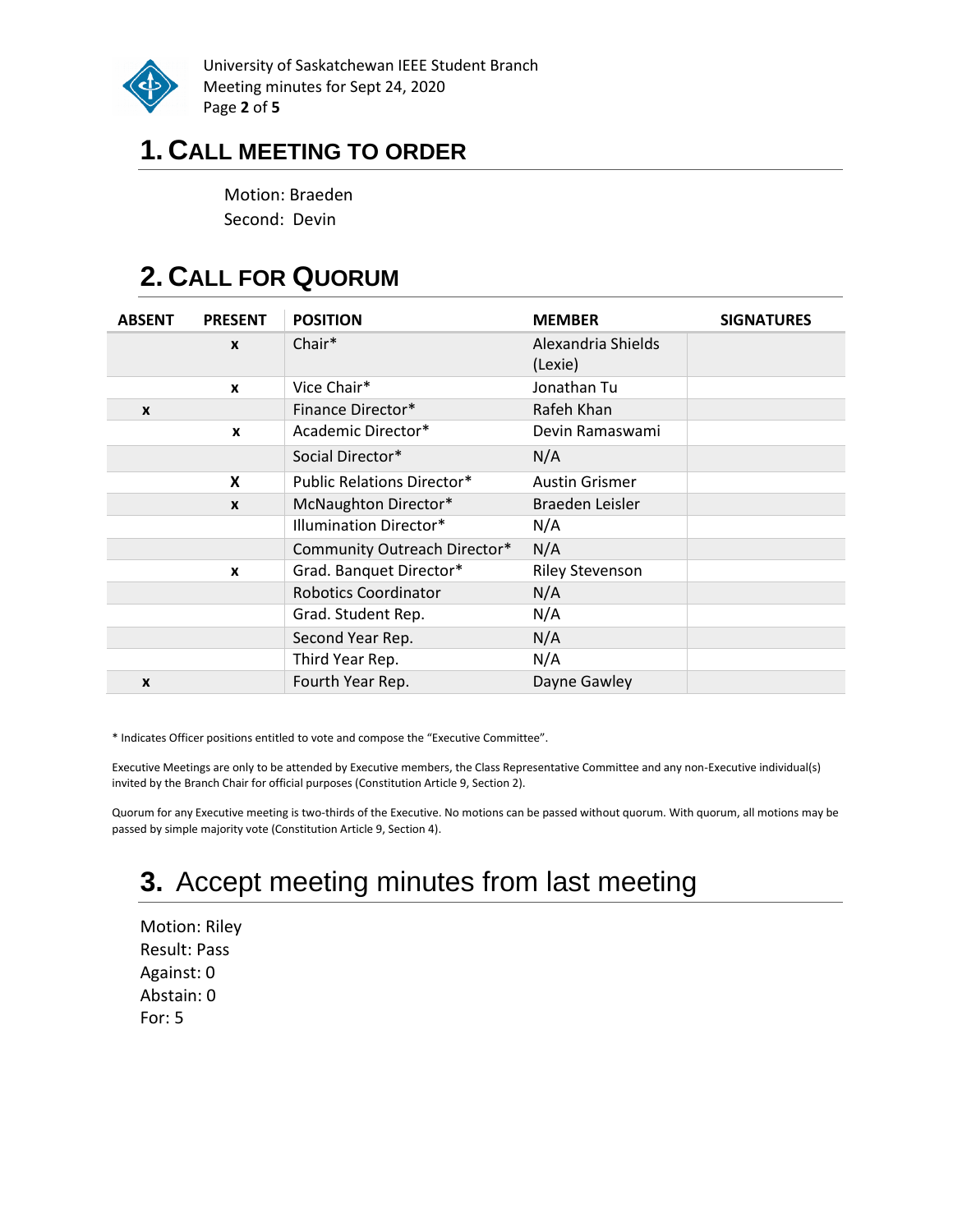

## **4. NEW BUSINESS**

4.1. Executive Items

#### **Chair**

- Elections are happening now
	- o If we cannot fill a position, we can appoint someone to fill the spot
- Email from Conner (prev. grad banquet director)
	- o We still have 3 sweaters for pick up
- Game night went well last week
- IEEE Dav
	- o Possible event for social director
	- o Possible show and tell of projects

Motion to appoint Dayton Haubrich to be  $4<sup>th</sup>$  year rep

- Motion: Braeden
- Result: Pass
- Against: 0
- Abstain: 0
- For:5

#### Vice Chair

■ Slowly collecting IEEE member numbers for documentation

#### Financial Director

■ Not present

#### Academic Director

- Posted the survey for tutorial preferences
- Still looking for people to lead the EE221 and EE265 tutorials
- In contact with the PES study session organizers

#### Social Director

■ Not Present

#### Public Relations Director

■ Nothing to report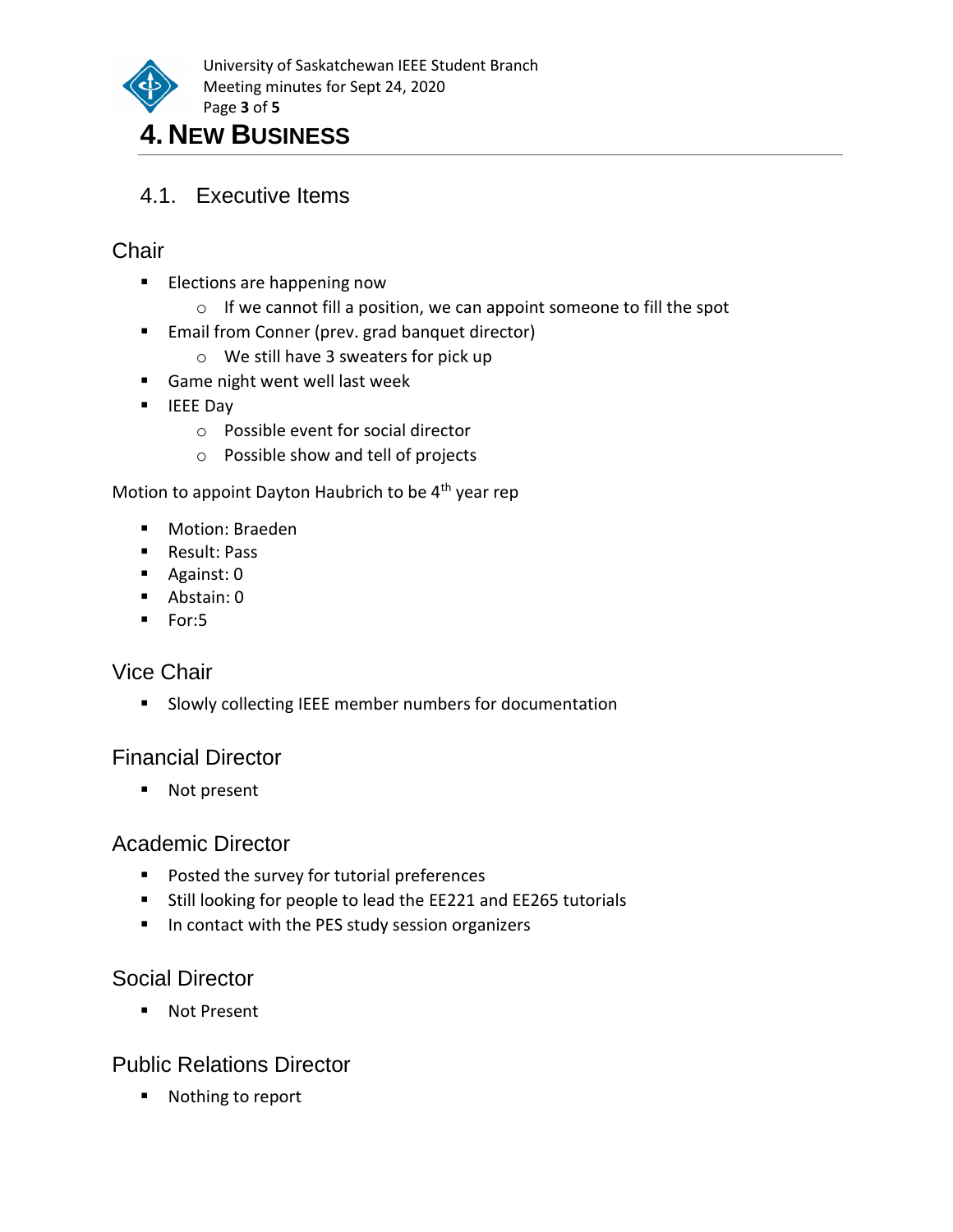

■ Nothing to report

#### Illumination Director

▪

#### Community Outreach Director

■ Not Present

#### Graduation Banquet Director

- 1 person on the grad banquet committee (still looking for more)
	- o Alex Mac

## **SPECIAL COMMITTEE ITEMS**

#### Robotics Coordinator

• Not Present.

# **STUDENT REPRESENTATIVE COMMITTEE ITEMS**

#### Graduate Student Representative

■ Nothing to Report.

#### Second Year Representative

■ Nothing to Report.

#### Third Year Representative

■ Nothing to Report.

#### Fourth Year Representative

■ Nothing to Report.

### **5. DISCUSSION**

▪